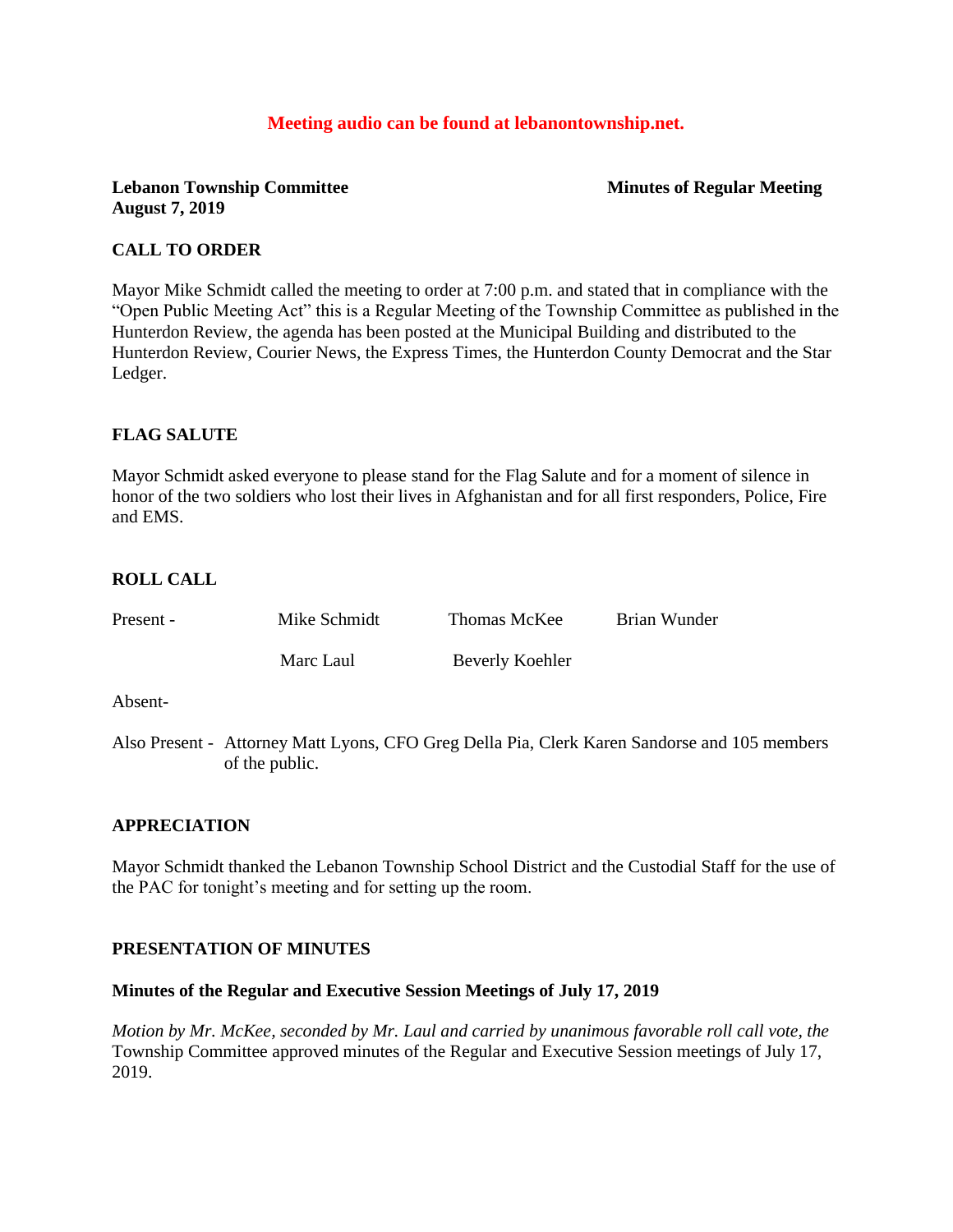LTCM 08/07/2019 Page **2** of **19**

#### **MAYORAL REMARKS**

The Mayor stated that he wanted to provide a description of a Business Administrator, the process followed and to get the facts in order for the meeting. Mayor Schmidt provided the definition of a Business Administrator as defined by the Professional Association of Administrators. Mayor Schmidt said that an Administrator will be part of the day to day management that runs the Township's Government and there is no change in the form of Government.

The Mayor provided a summary of the potential Shared Services Agreement with Tewksbury Township and how it came to be.

Mr. Wunder stated his thoughts and opinions on the Township's need for an Administrator.

Ms. Koehler provided her thoughts on the appointment of an Administrator. Ms. Koehler encouraged the Committee to vote "yes" to the agenda item that will place a referendum on the November ballot seeking input from the taxpayers on the subject matter.

*Ms. Koehler moved, Mr. Wunder seconded motion to reorganize the agenda to place all items*  regarding the appointment of the Administer in sequence. AYES: Wunder and Koehler, NAYS: Laul, McKee, Schmidt Motion failed.

#### **PUBLIC COMMENTS – for agenda items only.**

*Motion by Mr. McKee, seconded by Mr. Wunder and carried by unanimous favorable roll call vote,*  the Township Committee opened the public comment portion of the meeting.

Eighteen members of the public stated their opinions, pros and cons, for the appointment of the Administrator.

*Motion by Mr. Laul, seconded by Mr. Wunder and carried by unanimous favorable roll call vote, the* Township Committee closed the public comment portion of the meeting.

#### **ORDINANCES**

#### **Public Hearing**

The Committee gave their thoughts on the hiring of the administrator.

#### **Ordinance No. 2019-06 – Creating the Office of Administrator of the Township of Lebanon**

*Motion by Mr. Wunder, seconded by Mr. Laul and carried by unanimous favorable roll call vote*, the public hearing for Ordinance No. 2019-06 was opened.

Sixteen members of the public commented on the ordinance.

*Motion by Mr. Wunder, seconded by Mr. Laul and carried by unanimous favorable roll call vote,*  the public hearing for Ordinance No. 2019-06 was closed.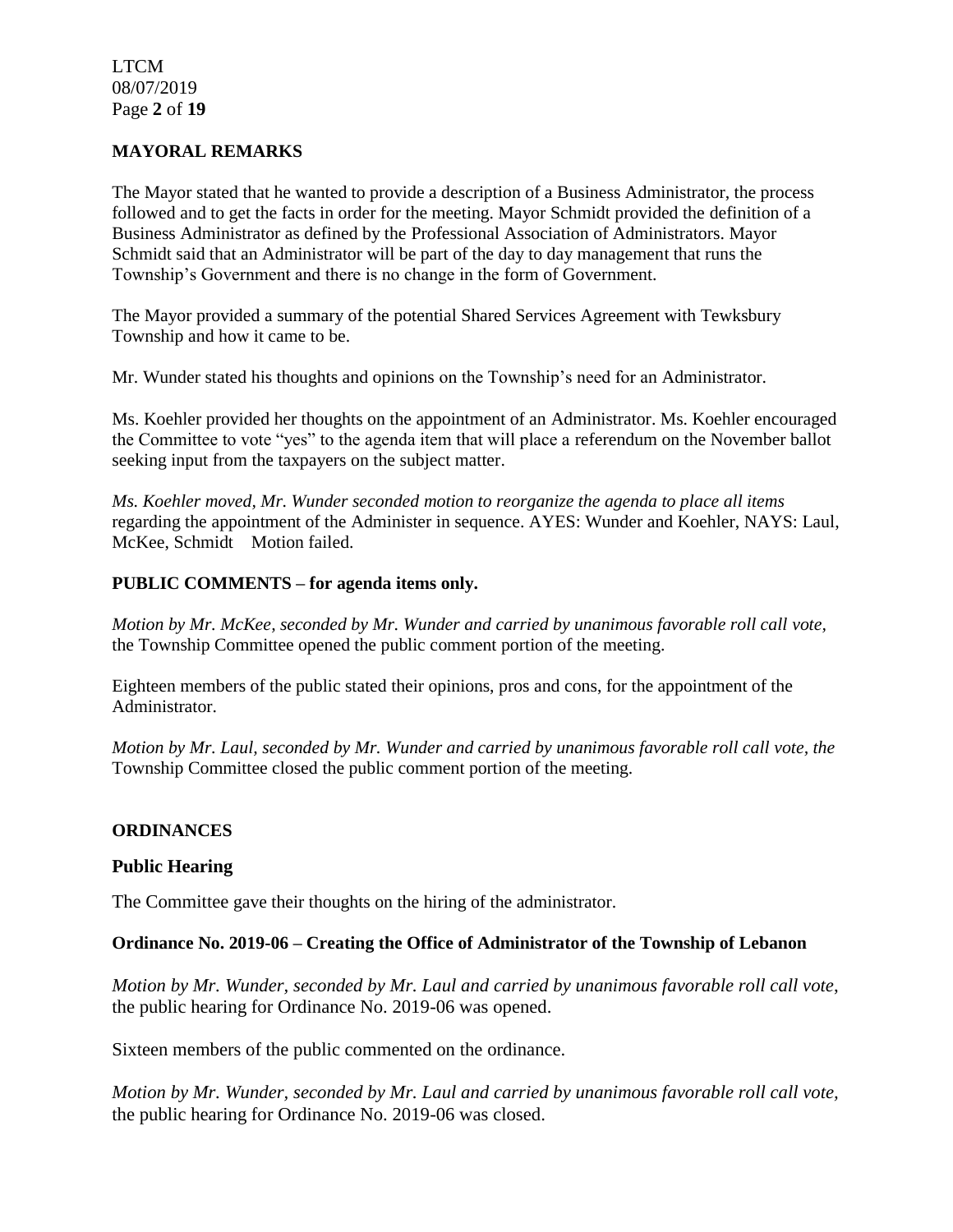LTCM 08/07/2019 Page **3** of **19**

*Motion by Mr. McKee, seconded by Mr. Laul and carried by favorable roll call vote, the* Township Committee adopted Ordinance No. 2019-06 as written below. AYES: Laul, Schmidt, McKee NAYS: Wunder, Koehler

## TOWNSHIP OF LEBANON HUNTERDON COUNTY, NEW JERSEY ORDINANCE NO. 2019-06 AN ORDINANCE CREATING THE OFFICE OF ADMINISTRATOR OF THE TOWNSHIP OF LEBANON, PRESCRIBING THE TERM AND DUTIES THEREOF, AND PROVIDING FOR APPOINTMENTS THERETO AND COMPENSATION THEREFORE

WHEREAS, throughout New Jersey the responsibilities and operations of local government have grown in complexity due not only to the increasing density of development in the State but also due to the ever-increasing rules and regulations set forth by various state and federal agencies; and

WHEREAS, in order to provide assistance to elected officials in ensuring the proper administration of the affairs of the municipality as well as providing for the efficient and effective administration and management of the resources of the municipal organization it is necessary to create the position of Township Administrator and to assign to this position those duties, responsibilities and authority that are necessary to accomplish the proper administration of the affairs of the municipality.

NOW, THEREFORE, BE IT ORDAINED by the Township of Lebanon, County of Hunterdon, State of New Jersey that the Administrative Code of the Township of Lebanon is hereby supplemented by the following Article:

### ARTICLE XX: TOWNSHIP ADMINISTRATOR SECTION 1. CREATION OF THE POSITION

Pursuant to N.J.S.A. 40A:9-136, et. seq., there is hereby created the Office of Township Administrator to serve at the pleasure of the Governing Body and to perform those duties as set forth in the statutes of the State of New Jersey and this Article.

### SECTION 2. APPOINTMENT

The Township Administrator shall be appointed by a majority vote of the Township Committee or via the adoption of a Shared Service Agreement for the services of a Township Administrator approved by a majority vote of the Township Committee. Any vacancy which may occur in said position, whether the same occurs by death, resignation, or otherwise, shall be filled in the same manner. A vacancy shall be deemed to commence upon cessation of duties of the duly appointed Township Administrator.

#### SECTION 3. QUALIFICATIONS

A. The appointment of a Township Administrator shall be solely based on the administrative qualifications of the appointee, with special regard as to the appointee's education, training and actual experience in governmental affairs.

B. No elected member of the Governing Body shall be eligible for appointment as Township Administrator during the member's term of office nor within one year after the expiration of said term.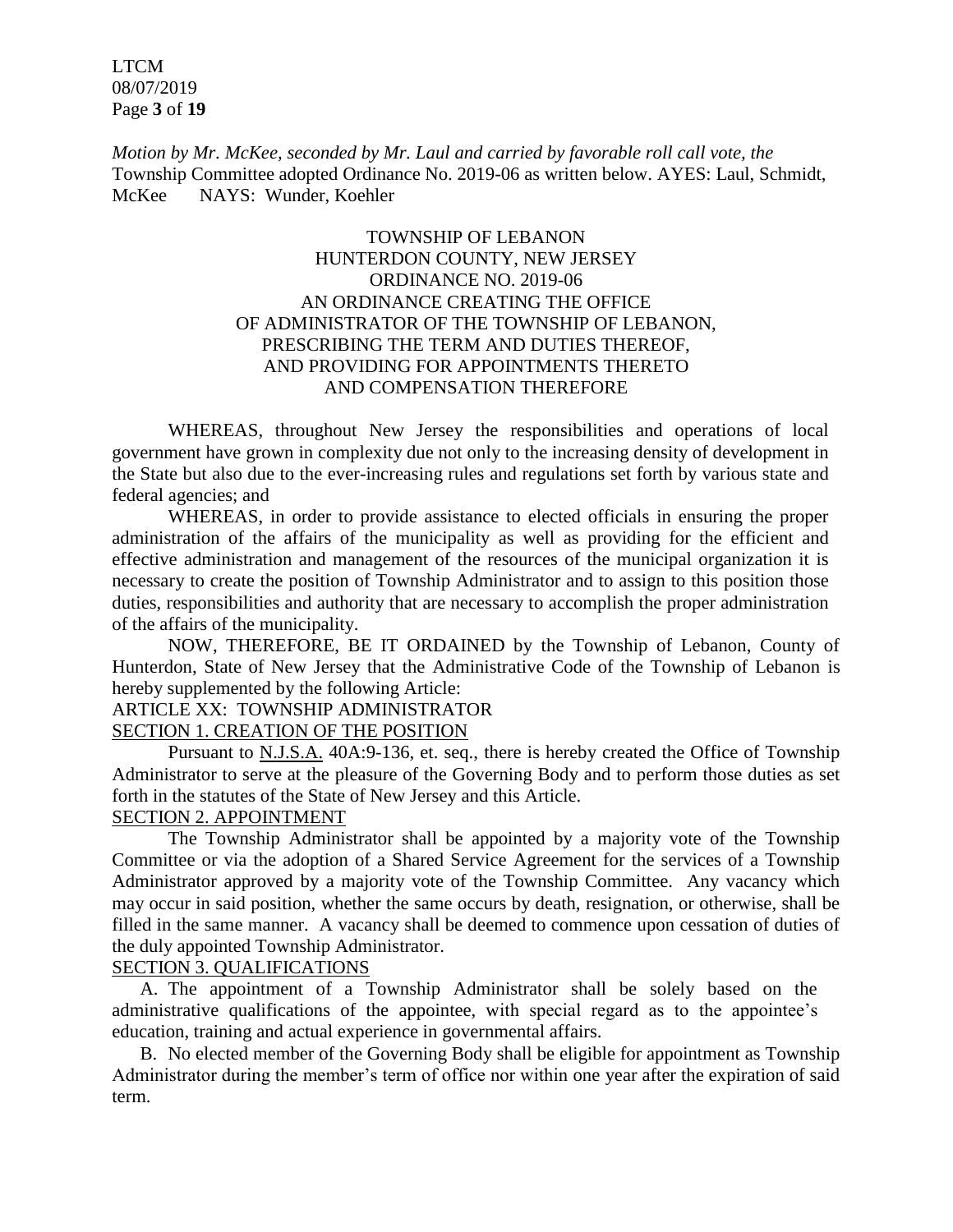LTCM 08/07/2019 Page **4** of **19**

 C. The person appointed to the Office of Township Administrator need not be a resident of the Township at the time of their appointment and may reside outside the municipality if agreed to by the Township Committee.

### SECTION 4. TERM OF OFFICE

The Township Administrator shall serve at the pleasure of the Township Committee. During such term, the Administrator shall be subject to periodic review and evaluation of performance.

## SECTION 5. REMOVAL

A. The Township Administrator, if appointed directly by the Township Committee, may be removed by a 2/3 vote of the Governing Body. The Resolution of Removal shall become effective 3 months after its adoption by the Governing Body. However, the Governing Body may provide that the Resolution have immediate effect, in which case, the Administrator shall be paid forthwith any unpaid balance of the Administrator's salary and the Administrator's salary for the next 3 calendar months following adoption of the Resolution.

B. The Township Committee by way of majority vote shall be entitled to terminate the Shared Service Agreement for the position of Administrator in accordance with the terms of said agreement.

## SECTION 6. TEMPORARY APPOINTMENT DURING ABSENCE OR DISABILITY

During any approved absence or disability of the Township Administrator, the Township Committee may, by resolution, appoint another individual or any employee or officer of the Township to temporarily perform the duties and responsibilities of the Township Administrator. After three (3) months of such absence or disability, the position may be deemed vacant upon adoption of a resolution of the Township Committee. Compensation, if any, for duties performed for an appointment under this section will be determined by the Township Committee. Section 2 of this Ordinance shall not apply to any appointment made pursuant to this Section. No current member of the Township Committee shall be eligible to serve under this provision.

### SECTION 7. COMPENSATION

The Township Administrator shall receive such compensation as shall be prescribed by annual salary resolution or ordinance of the Township Committee. The Township Administrator shall be reimbursed as prescribed in Township policies for all reasonable expenses incurred in the performance of the office.

### SECTION 8. DUTIES AND RESPONSIBILITIES

The Township Administrator shall act as the Chief Administrative Officer of the Township. Duties shall include the development of rules and regulations for administrative procedures governing purchasing practices, operation of all departments, personnel management and general coordination of departments, offices, boards (including, but not limited to, the Planning Board, the Zoning Board of Adjustment and the Board of Health and agencies, including volunteer Committees and Commissions, of the municipality, all for the purpose of increasing the effectiveness and efficiency of the municipal government and promoting its economic operation. All rules and regulations promulgated and implemented by the Township Administrator shall be approved by the Township Committee and shall become Township organizational policy unless specifically amended or rescinded by the Township Committee.

The Township Administrator shall perform the duties hereinafter enumerated and such other duties as may be assigned by the Township Committee.

The Township Administrator shall report annually to the Township Committee on the progress of each department; shall initiate goals and objectives to be reviewed on an annual basis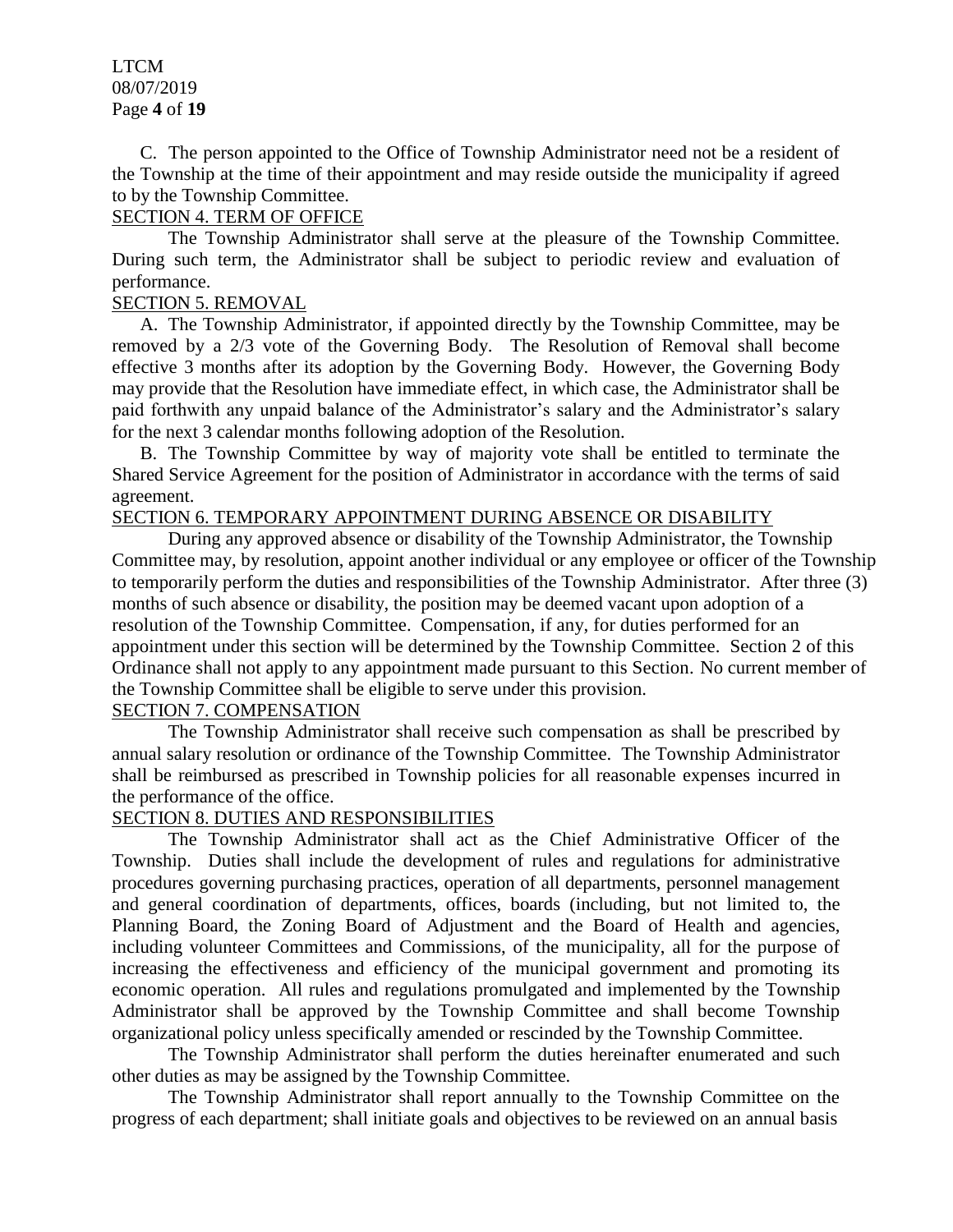LTCM 08/07/2019 Page **5** of **19**

with special emphasis on critical problems and deterrents to the achievement thereof.

The Township Administrator shall be responsible for the organization and management of the work, personnel and programs in all departments; for the development and operation of a personnel program for all employees; and the Administrator shall be accountable for the planning, organization, delegation, staffing, operation control, evaluation and correction in all departments to achieve maximum results.

The Township Administrator is given broad authority with the approval of the Township Committee to combine or eliminate functions, to redesign and reorganize work effort and to assign personnel through department heads to achieve maximum productivity.

The Township Administrator shall make assessments of municipal programs and operations reporting to the Township Committee on the findings, setting forth a remediation action plan if necessary or required changes in Township ordinances and procedures.

## SUBSECTION 8.1 PERSONNEL

The Township Administrator shall:

- a) Supervise all personnel of the Township through the respective department heads unless otherwise provided for by law or this ordinance.
- b) Advise the Township Committee on all matters of personnel administration and organization and through department heads assign personnel to the performance of all duties in all departments.
- c) Study, recommend, implement and enforce personnel organization and policy of the Township and implement personnel leave policies as established by the Township Committee for all departments, except as otherwise provided by law for Police and Fire Departments.
- d) Maintain comprehensive personnel files and evaluation systems of job performance and duties.
- e) Administer and negotiate on behalf of the Township all labor contracts.
- f) Serve as the personnel officer of the Township with the authority to evaluate, transfer, discipline all employees to the extent not prohibited by law or provided for elsewhere in the ordinances of the Township.
- g) Investigate the affairs of any employee, officer, department, agency or authority of the Township when necessary or when directed by the Township Committee and submit a report relating thereto.

### SUBSECTION 8.2 BUDGET

The Township Administrator shall coordinate with the Chief Financial Officer to:

a) Prepare the temporary budget for presentation in accordance with State statutes

b) Prepare the annual capital and operating budget to be presented to the Township Committee for adoption. In preparing these budgets, the Administrator or an officer designated by the Administrator shall obtain from the head of each department, committee, board, commission, agency, officer or authority estimates of anticipated expenditures and supporting data as requested.

c) Prepare and compile budget studies, analysis and schedules; assist in the conduct of public, departmental, board, committee, and commission budget hearings; and in conjunction with the Chief Financial Officer, shall assist the Township Committee in such manner as they shall require in the review of and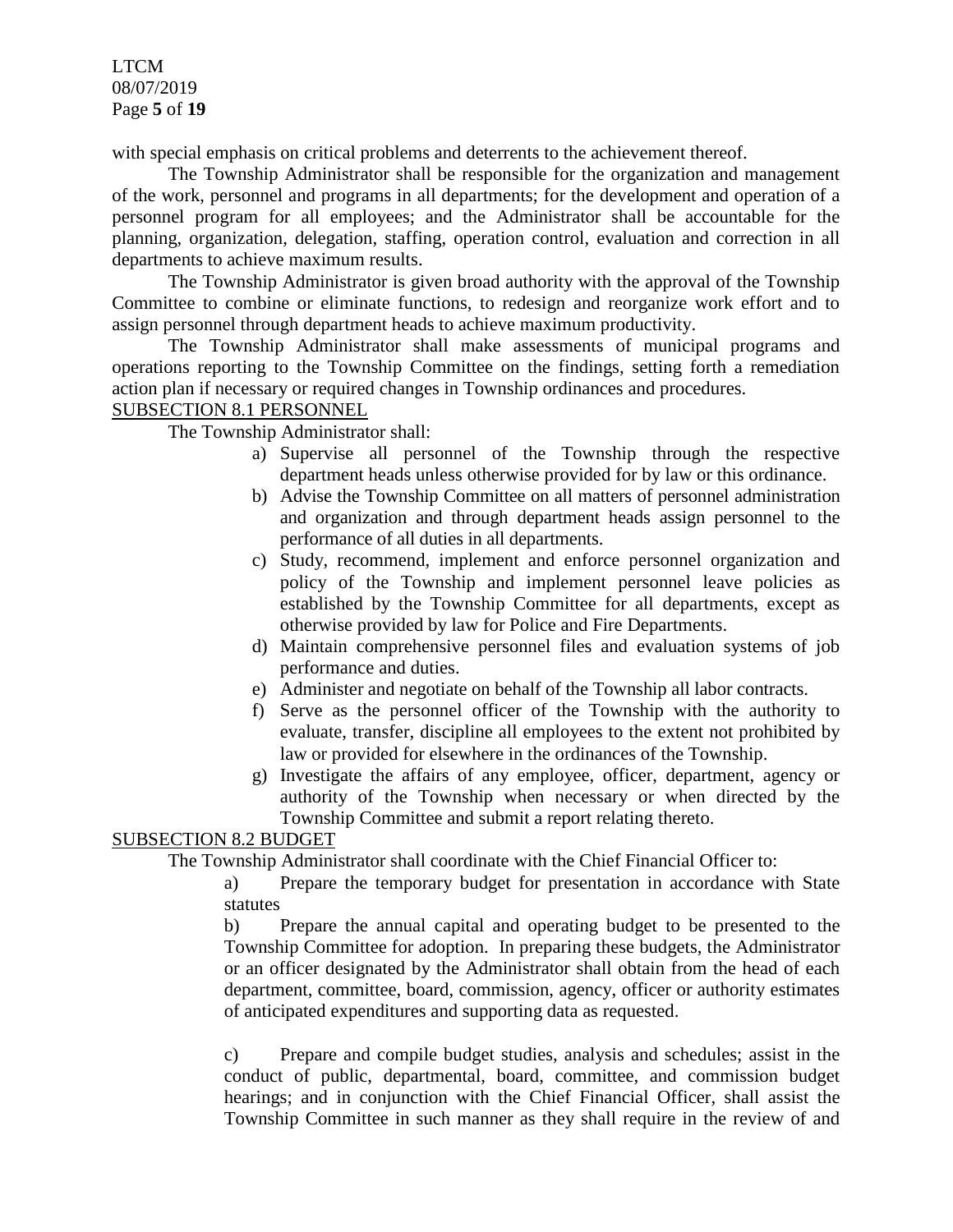LTCM 08/07/2019 Page **6** of **19**

adoption of the annual budget.

D) Prepare and submit to the Township Committee an explanatory budget message, including a comparison of prior year's revenues, appropriations and expenditures as well as an analysis of the proposed revenues and expenditures.

## SUBSECTION 8.3 FISCAL AFFAIRS

The Township Administrator shall:

- a) Upon the adoption of the budget, ensure that current accounts of the expenditures shall be kept on a monthly basis based upon the supplemental detail of the adopted budget.
- b) Administer the budget after its adoption by the governing body; shall maintain a continuing review and analysis of the budget operation; work progress and costs of municipal services; and shall assess the attainment of the Township's budget and service goals, reporting the same regularly to the Township Committee.
- c) See that all money owed the Township is promptly paid, and that proper proceedings are taken for the security and collection of all Township claims.
- d) Study, recommend, implement, and enforce the financial procedures and policy of the Township and its departments, after consultation with department heads and approval of the governing body.
- e) Supervise the disbursement of all Township funds and review all purchases, vouchers and bills before submitting same to the Township Committee for final approval.
- f) Be responsible for the cash needs of the Township and for the conduct of a sound investment and debt management program subject to governing body policy and report such actions and results to the governing body semi-annually or more frequently when directed.

## SUBSECTION 8.4 COLLECTIVE BARGAINING AND EMPLOYEE CONTRACTS

The Township Administrator shall be responsible for the negotiation of collective bargaining contracts with agencies representing Township employees, subject to the approval of the Township Committee, and for the administration and enforcement of such contracts and the Personnel Policies and Procedures of the Township.

### SUBSECTION 8.5 CONTRACTS

The Township Administrator shall:

- a) See that the provisions of all franchises, leases, permits and privileges granted by the Township are complied with and provide periodic reports of said compliance upon request.
- b) Negotiate contracts for the Township upon request of the governing body and subject to the approval of the governing body.
- c) Attend to the letting of contracts, in due form of law and supervise their performance and faithful execution except insofar as such duties are expressly imposed upon some other Township officer or official by statute.
- d) See that all terms and conditions imposed in favor of the Township or its inhabitants in any statute, public utility, franchise or other contract are faithfully kept and performed, and upon knowledge of any violations, call the same to the attention of the Township Committee.
- e) Advise the Township Committee if professional or other outside resources should be utilized.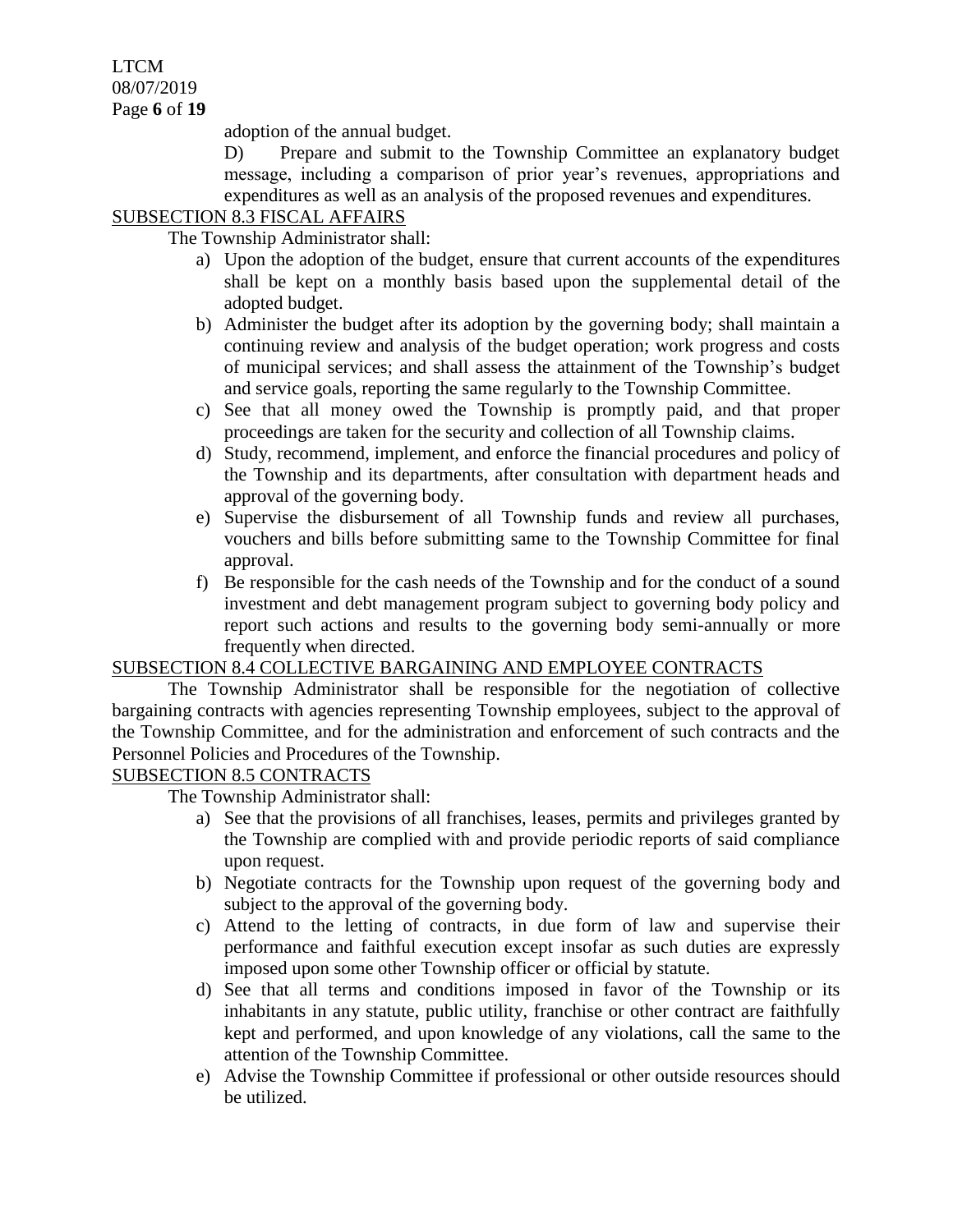LTCM 08/07/2019 Page **7** of **19**

### SUBSECTION 8.6 GRANTS

The Township Administrator shall be responsible for researching, initiating action for, applying for and supervising the implementation of funding grants from various sources for the improvement and development of Township capital projects and needs as well as for services to the Township and its residents.

#### SUBSECTION 8.7 ADMINISTRATION

The Township Administrator shall:

- a) Study the governmental and administrative operations and needs of the Township and prepare and recommend to the governing body necessary and desirable plans and programs to meet present and foreseeable needs.
- b) Develop, prescribe and enforce rules and regulations for the efficient management of the Township for the avoidance of any duplication or overlapping effort among the departments or among the units within a department, and for the improvement of methods and procedures of administration.
- c) Integrate and coordinate the functions of all departments, Boards, Agencies, Offices and Officials, and also maintain liaison with the Boards of Education, including the local and regional High School Boards. The Administrator shall be responsible for continually improving communications among the various Township personnel, departments, agencies, boards and the governing body as well as communications with residents.
- d) Recommend the employment of experts and consultants to perform work and render advice in connection with Township projects or services.
- e) Make recommendations which may increase the efficiency of the operation of the Township.
- f) Continually review and supervise the Township's insurance program.
- g) Be responsible for the overall supervision and maintenance of real property owned by the Township, except as modified through delegation by the governing body or ordinance to autonomous boards or commissions.
- h) Assign office space, furniture, telephone, computer and similar facilities, and other Township resources among and within departments.

### SUBSECTION 8.8 COMMUNICATION AND COMPLAINTS

The Township Administrator shall:

- a) Study, recommend, implement and enforce procedures and policy of the Township and its departments for receipt, dissemination and collation of responses to communications and requests for information, after consultation with department heads and receive, distribute and follow up requests for information and complaints from citizens and keep the Township Committee informed on such matters.
- b) The Administrator or an officer designated by the Administrator shall investigate and dispose of such complaints and the Administrator shall keep written record of such complaints and when and what action was taken in response thereto and provide the governing body a copy thereof when requested to do so.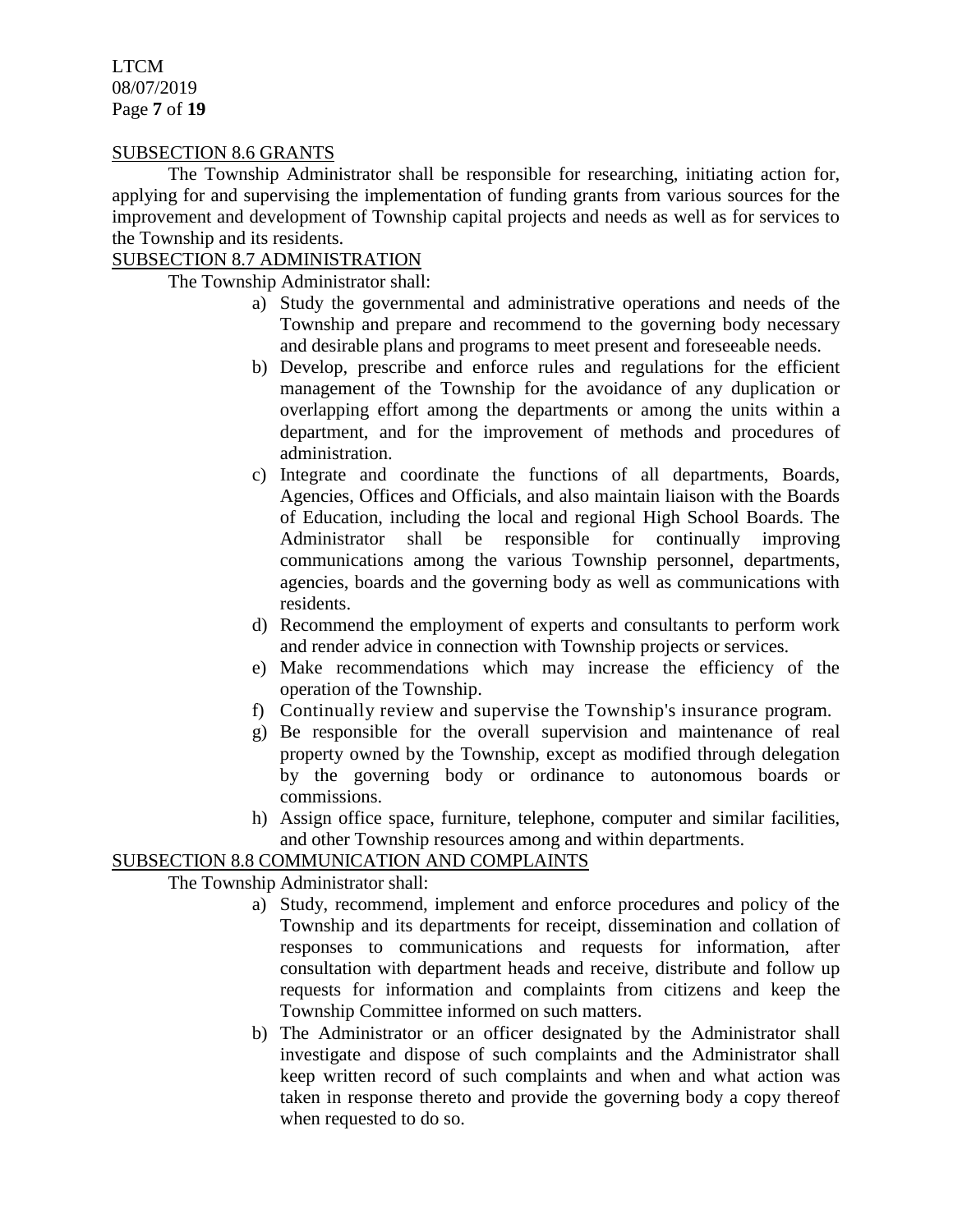LTCM 08/07/2019 Page **8** of **19**

c) Oversee the electronic communications of the Township with residents.

## SUBSECTION 8. 9 PUBLIC IMPROVEMENTS

The Township Administrator shall make recommendations concerning the nature and location of public improvements and coordinate and expedite the execution of public improvements authorized by the Township Committee.

### SUBSECTION 8.10 OTHER DUTIES

The Township Administrator shall:

- a) Represent the Township and assert its proper interests in relation to Federal, State, County and other political subdivisions, and with respect to Township contracts, franchises and interests.
- b) Monitor and evaluate State and Federal legislation as to its impact on the Township with recommendations for actions by the Township Committee. The Administrator must be prepared to testify on behalf of the Township on issues affecting the community on behalf of the governing body.
- c) Attend all regular and work session meetings of the governing body, with the right to speak but not vote on agenda items and attend other meetings as directed by the governing body. The Administrator shall receive notice of and may attend and participate in all regular and special meetings of the governing body and all advisory committees, boards, commissions, and other agencies of the Township.
- d) Keep the governing body informed as to the conduct of the Township affairs; submit periodic reports, either in writing or orally, on the condition of the Township finances; and shall submit other reports, either in writing or orally, as deemed advisable or as the governing body shall request; and shall make recommendations to the governing body necessary and advisable for the welfare and safety of the Township .
- e) Submit to the governing body as soon as possible after the close of the fiscal year, a complete written report of the administrative activities of the Township for the preceding year.
- f) Implement all policies formulated by the Township Committee unless specifically directed otherwise by a formal action of the governing body.
- g) Advise the Township Committee on all background matters as an aid to the creation of policy and recommend to the governing body adoption such measures as may be deemed necessary or expedient.
- h) Follow up acts of the Township Committee by correspondence, review of minutes and personal conferences.
- i) Develop and enforce sound purchasing and personnel practices and procedures for all departments, offices and agencies of the Township and assist the governing body in making of policy decisions which relate to the Township's physical development.
- j) Coordinate the volunteer Committees and Commissions of the Township to assist each in following the policies and procedures of the Township.

### SECTION 9. DEROGATION OF POWERS

Nothing in this chapter shall derogate from or authorize the Township Administrator to exercise powers of the elected officials of the municipality.

## SECTION 10. BOND

The Township Administrator shall furnish a surety bond to be approved by the governing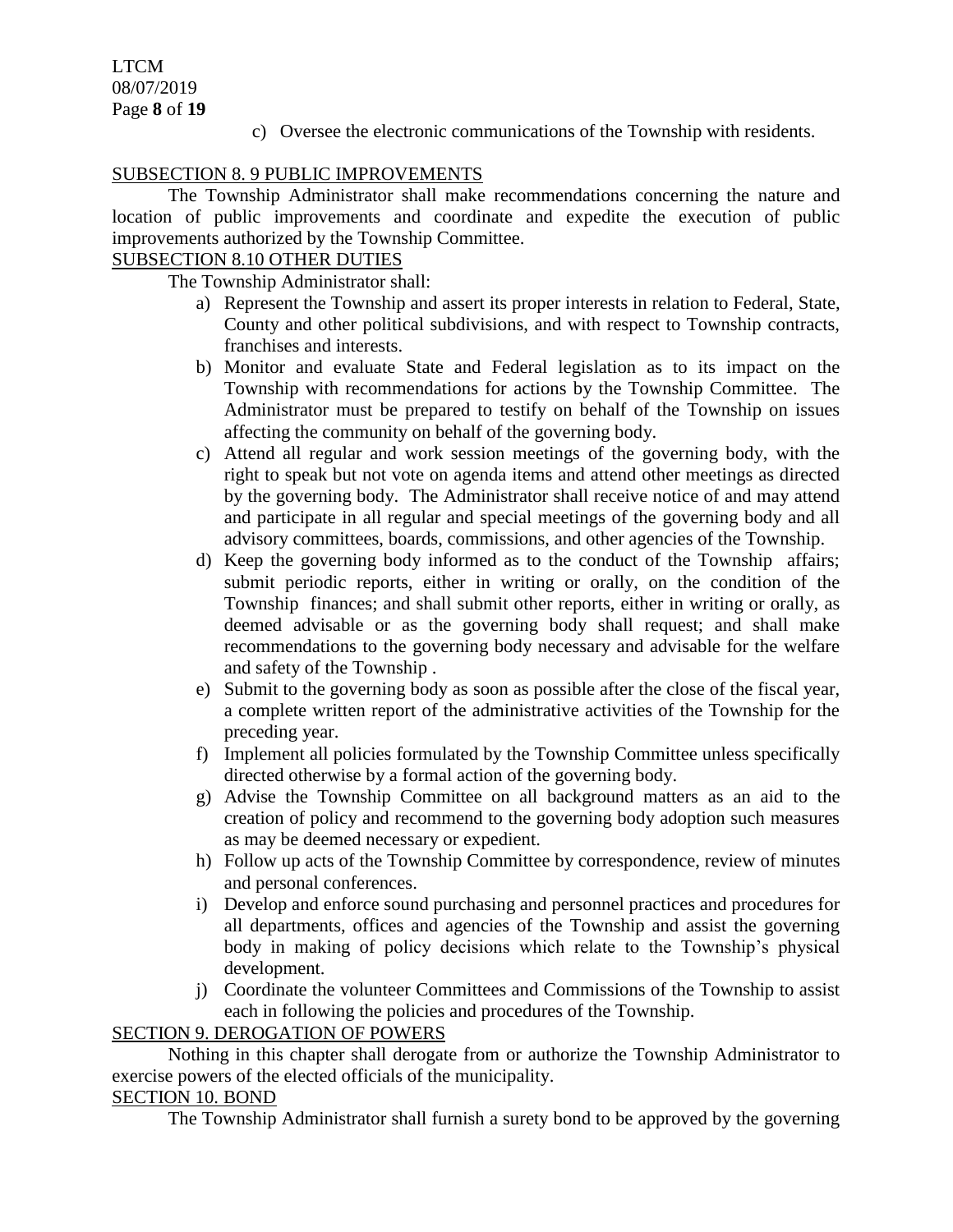## LTCM

08/07/2019

Page **9** of **19**

body, said bond to be conditioned upon the faithful performance of duties. The premium of said

## bond shall be paid by the Township.

## SECTION 11. SHORT TITLE

This ordinance shall be known and may be cited as "the Township Administrator Ordinance."

## SECTION 12. SEVERABILITY CLAUSE

If any section, subsection, sentence, clause, phrase or portion of this ordinance is for any reason held invalid or unconstitutional by any court of competent jurisdiction, such portion shall be deemed a separate, distinct and independent provision and such holding shall not affect the validity of the remaining portions thereof .

### SECTION 13. REPEAL OF INCONSISTENCIES

All ordinances or parts of ordinances or resolution inconsistent with the provisions of this ordinance, are hereby repealed to the extent of their inconsistencies.

### SECTION 14. EFFECTIVE DATE

This ordinance shall take effect immediately upon publication and final passage pursuant to law.

## **RESOLUTIONS**

## **Resolution No. 65-2019 –Wastewater Management (Carried from 7/17/19 Meeting)**

*Motion by Mr. McKee, seconded by Mr. Laul and carried by favorable roll call vote, the Township* Committee approved Resolution No. 65-2019 as written below. AYES: Laul, Koehler, McKee, Schmidt ABSTAIN: Wunder

## TOWNSHIP OF LEBANON COUNTY OF HUNTERDON STATE OF NEW JERSEY RESOLUTION NO. 65-2019 A RESOLUTION FOR AUTHORIZATION FOR SUBMISSION OF THE LEBANON TOWNSHIP CHAPTER OF THE HUNTERDON COUNTY WASTEWATER MANAGEMENT PLAN TO THE NEW JERSEY DEPARTMENT OF ENVIRONMENTAL PROTECTION PURSUANT TO N.J.A.C. 7:15-3.5(G)6

WHEREAS, the Highlands Water Protection and Planning Council ("Highlands Council") has prepared a Wastewater Management Plan (WMP) for Lebanon Township that complies with the 2016 Water Quality Management Plan (WQMP) rules pursuant to N.J.A.C. 7:15, Subchapter 3;

WHEREAS, Lebanon Township is located in the Highlands Region with land lying in both the Planning and Preservation Areas;

WHEREAS, each county and municipality in the State of New Jersey shall be subject to a Wastewater Management Plan (WMP) adopted by the New Jersey Department of Environmental Protection;

WHEREAS, the 2019 WMP is consistent with the Plan Conformance petition approved by the Highlands Council as well as the Regional Master Plan;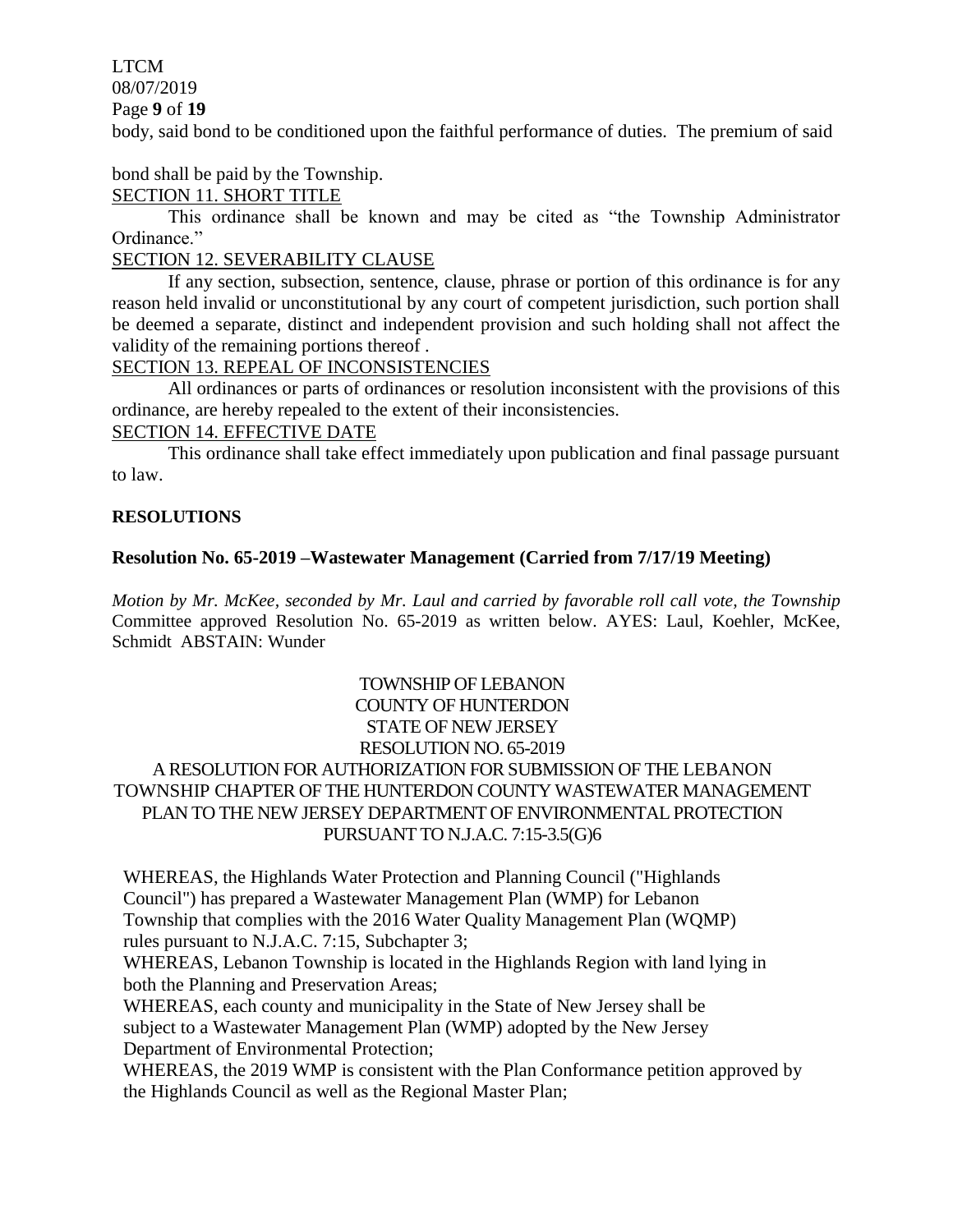LTCM 08/07/2019 Page **10** of **19**

> WHEREAS, the Hunterdon County Board of Chosen Freeholders has become the County Wastewater Management Planning Agency;

WHEREAS, the Governing Body of Lebanon Township, Hunterdon County, State of New Jersey has reviewed the draft WMP.

NOW, THEREFORE BE IT RESOLVED that the Governing Body consents to the submission of the Lebanon Township Chapter of the Hunterdon County WMP to the New Jersey Department of Environmental Protection for review and adoption as required by the 2016 Water Quality Management Plan rules.

#### **Resolution No. 70-2019 –Approving Emergency Operations Plan**

*Motion by Mr. Wunder, seconded by Ms. Koehler and carried by unanimous favorable roll call vote,*  the Township Committee approved Resolution No. 70-2019 as written below.

## TOWNSHIP OF LEBANON COUNTY OF HUNTERDON STATE OF NEW JERSEY RESOLUTION NO. 70-2019 EMERGENCY OPERATIONS PLAN

WHEREAS, the Township of Lebanon is required to have an Emergency Operations Plan to provide for actions to be taken to mitigate, prepare for, respond to and recover from the effects of an emergency; and

WHEREAS, the Lebanon Township Office of Emergency Management has updated the plan in 2019 for submission to the Hunterdon County Office of Emergency Management and the New Jersey Office of Emergency Management.

NOW THEREFORE BE IT RESOLVED by the Mayor and Township Committee of the Township of Lebanon approves the Lebanon Township Emergency Operations Plan.

#### **Resolution No. 71-2019 –Appointment of SLEO Officers**

*Motion by Mr. Laul, seconded by Ms. Koehler and carried by unanimous favorable roll call vote, the* Township Committee approved Resolution No. 71-2019 as written below.

## TOWNSHIP OF LEBANON COUNTY OF HUNTERDON STATE OF NEW JERSEY RESOLUTION NO. 71-2019 AUTHORIZING THE APPOINTMENT OF FOUR PART-TIME CLASS III SPECIAL LAW ENFORCEMENT OFFICERS

WHEREAS, the Township of Lebanon wishes to employ four part-time Class III Special Law Enforcement Officers; and

WHEREAS, the Police Chief recommends that Thomas A. Perna, Douglas G. Moyle, Gerard Clyne and Timothy Thomas Hale be appointed as a part-time Class III Special Law Enforcement Officers at an hourly rate of \$30.00, with no benefits; and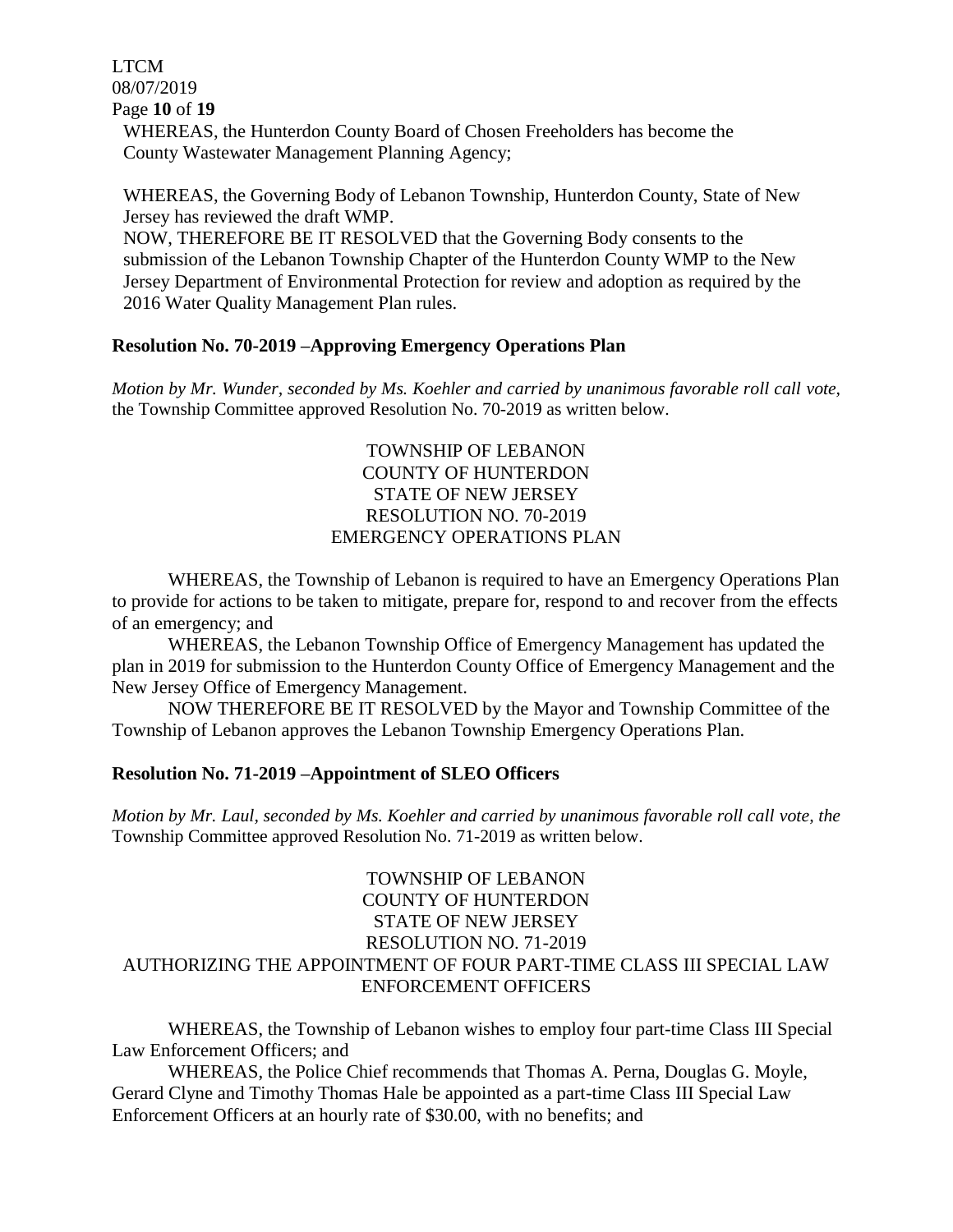LTCM 08/07/2019 Page **11** of **19**

WHEREAS, Thomas A. Perna, Douglas G. Moyle, Gerard Clyne and Timothy Thomas Hale shall serve for the 2019-2020 school year.

NOW, THEREFORE, BE IT RESOLVED, by the Mayor and Committee of the Township of Lebanon, County of Hunterdon, State of New Jersey, that Thomas A. Perna, Douglas G. Moyle, Gerard Clyne and Timothy Thomas Hale are appointed as Part-time Class III Special Law Enforcement Officers.

#### **Resolution No. 72-2019 - Bond Anticipation Note**

*Motion by Mr. McKee, seconded by Ms. Koehler and carried by unanimous favorable roll call vote,*  the Township Committee approved Resolution No. 72-2019 as written below.

> TOWNSHIP OF LEBANON COUNTY OF HUNTERDON STATE OF NEW JERSEY RESOLUTION NO. 72-2019

RESOLUTION OF THE TOWNSHIP COMMITTEE OF THE TOWNSHIP OF LEBANON, IN THE COUNTY OF HUNTERDON, NEW JERSEY, COVENANTING TO COMPLY WITH THE PROVISIONS OF THE INTERNAL REVENUE CODE OF 1986, AS AMENDED, APPLICABLE TO THE EXCLUSION FROM GROSS INCOME FOR FEDERAL INCOME TAX PURPOSES OF INTEREST ON OBLIGATIONS ISSUED BY THE TOWNSHIP OF LEBANON AND AUTHORIZING THE MAYOR, TOWNSHIP CLERK, CHIEF FINANCIAL OFFICER AND OTHER TOWNSHIP OFFICIALS TO TAKE SUCH ACTION AS THEY MAY DEEM NECESSARY OR ADVISABLE TO EFFECT SUCH COMPLIANCE AND DESIGNATING A \$2,201,484 BOND ANTICIPATION NOTE, DATED JULY 26, 2019, PAYABLE JULY 24, 2020, AS A "QUALIFIED TAX-EXEMPT OBLIGATION" PURSUANT TO SECTION 265(b)(3) OF THE INTERNAL REVENUE CODE OF 1986, AS AMENDED.

WHEREAS, the Township of Lebanon, in the County of Hunterdon, New Jersey (the "Township") from time to time issues bonds, notes and other obligations the interest on which is excluded from gross income for Federal income tax purposes and desires to take such action as may be necessary or advisable to establish and maintain such exclusion; and

------------------------------------

WHEREAS, the Internal Revenue Code of 1986, as amended (the "Code"), contains provisions with respect to the exclusion from gross income for Federal income tax purposes of interest on obligations, including provisions, among others, which require issuers of tax-exempt obligations, such as the Township to account for and rebate certain arbitrage earnings to the United States Treasury and to take other action to establish and maintain such Federal tax exclusion; and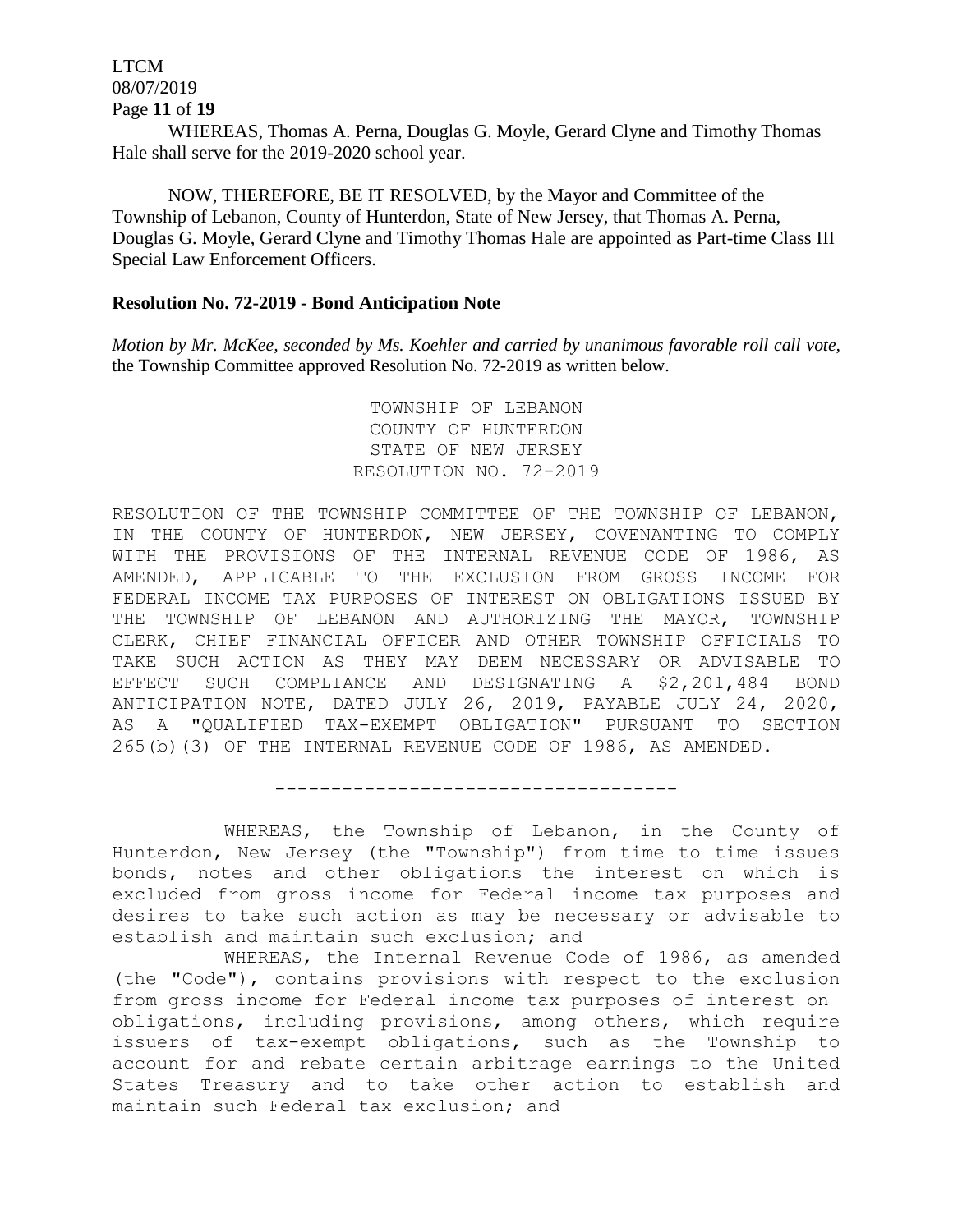WHEREAS, the Township intends to issue a \$2,201,484 bond anticipation note, dated July 26, 2019 and payable July 24, 2020 (the "Note"); and

WHEREAS, the Township desires to designate the Note as a "qualified tax-exempt obligation" pursuant to Section 265(b)(3) of the Code;

NOW, THEREFORE, BE IT RESOLVED by the Township Committee of the Township of Lebanon, in the County of Hunterdon, New Jersey, as follows:

SECTION 1. The Township Committee hereby covenants on behalf of the Township, to the extent permitted by the Constitution and the laws of the State of New Jersey, to do and perform all acts and things permitted by law and necessary to assure that interest paid on bonds, notes or other obligations of the Township (including the Note) be and remain excluded from gross income of the owners thereof for Federal income tax purposes pursuant to Section 103 of the Code.

SECTION 2. The Mayor, Township Clerk, Chief Financial Officer and other officials of the Township are hereby authorized and directed to take such action, make such representations and give such assurances as they may deem necessary or advisable to effect compliance with the Code.

SECTION 3. The Note is hereby designated as a "qualified tax-exempt obligation" for the purpose of Section 265(b)(3) of the Code.

SECTION 4. It is hereby determined and stated that (1) the Note is not a "private activity bond" as defined in the Code and (2) the Township and its subordinate entities, if any, do not reasonably anticipate issuing in excess of \$10 million of new money tax-exempt obligations (other than private activity bonds) during the calendar year 2019.

SECTION 5. It is further determined and stated that the Township has not, as of the date hereof, issued any taxexempt obligations (other than the Note) during the calendar year 2019.

SECTION 6. The Township will, to the best of its ability, attempt to comply with respect to the limitations on issuance of tax-exempt obligations pursuant to Section 265(b)(3) of the Code; however, said Township does not covenant to do so, and hereby expressly states that a covenant is not made hereby.

SECTION 7. The issuing officers of the Township are hereby authorized to deliver a certified copy of this resolution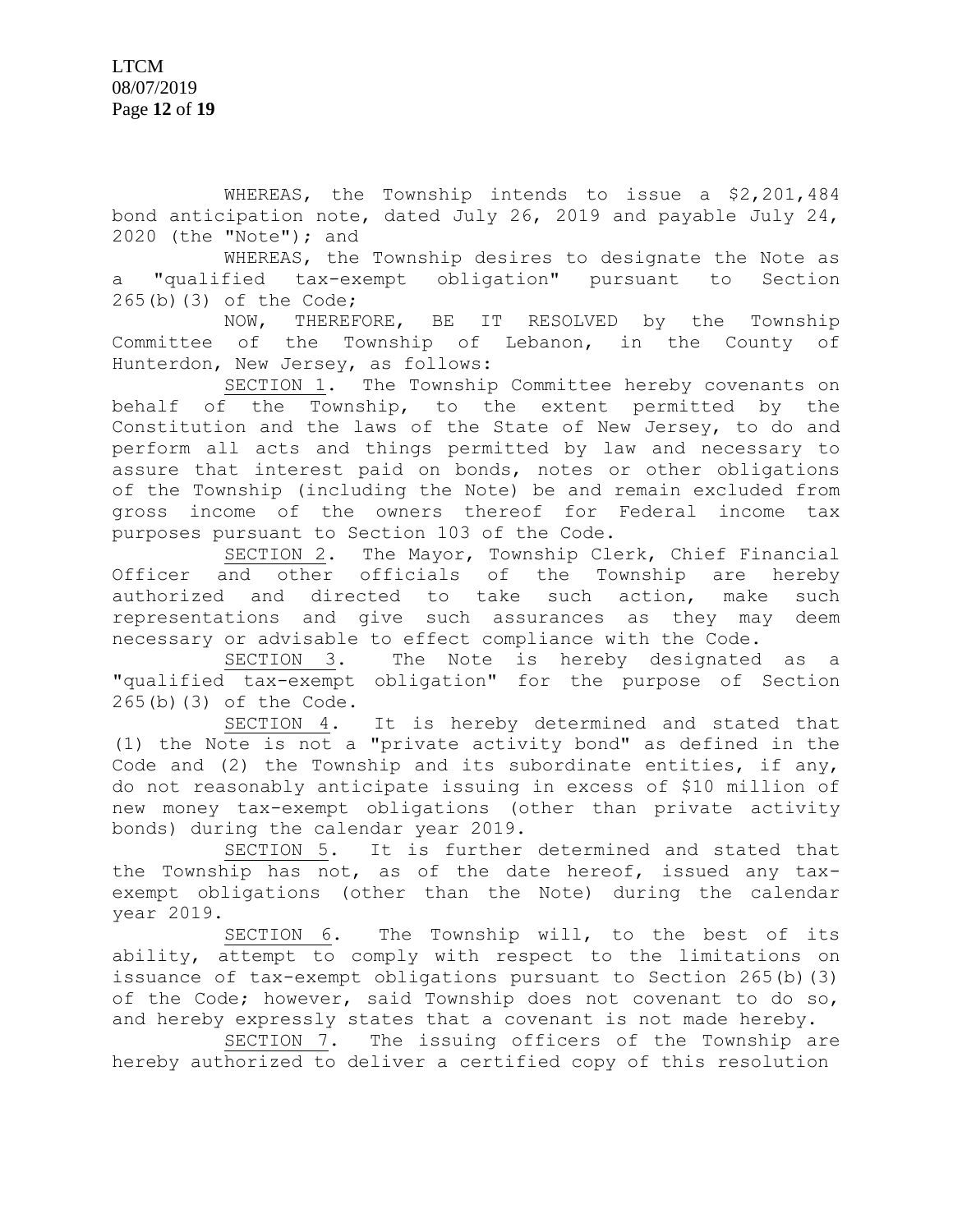# LTCM 08/07/2019

#### Page **13** of **19**

to the original purchaser of the Note and to further provide such original purchaser with a certificate of obligations issued during the calendar year 2019 dated as of the date of delivery of the Note.

SECTION 8. This resolution shall take effect immediately upon its adoption.

#### **Resolution No. 73-2019 –Authorizing Open Space Ballot Question**

*Motion by Mr. Laul, seconded by Ms. Koehler and carried by unanimous favorable roll call vote, the* Township Committee approved Resolution No. 73-2019 as written below.

## RESOLUTION NO. 73-2019 TOWNSHIP OF LEBANON COUNTY OF HUNTERDON STATE OF NEW JERSEY

WHEREAS, in 2001 the voters of Lebanon Township approved the establishment of an open space tax levy, which currently is \$0.01 per \$100 of assessed value, and an Open Space Trust Fund; and

WHEREAS, N.J.S.A 40:12-15.7 provides for seven (7) purposes for which the Open Space funds may potentially be used, including use as matching funds for grants for the provided purposes; and

WHEREAS, the Township administrative code section 67, established by the initial voter referendum and modified by referendum in 2011, provides for four (4) of the seven (7) potential spending purposes provided by the State Statute, specifically (a) acquisition of lands for recreation and conservation, (b) maintenance of lands acquired for recreation and conservation purposes, (c) acquisition of farmland for farmland preservation, and (d) the payment of debt service on the indebtedness incurred by the Township in acquiring open space properties; and

WHEREAS, *N.J.S.A*. 40:12-15.7(a) provides that, if authorized by the voters, money raised through the open space tax levy can also potentially be used for (e) development of lands acquired for recreation and conservation purposes, and (f) historic preservation of historic properties or the acquisition of historic properties, and (g) Blue Acres projects in addition to the purposes already authorized by Township voters; and

WHEREAS, the Township Committee believes that the Township's existing open space property and potential future investment and matching grant applications will be preserved and enhanced through the potential use of open space funds for development of lands acquired for recreation and conservation purposes and historic preservation of historic properties, structures, facilities, sites, areas, or objects, and the acquisition of such properties, structures, facilities, sites, areas, or objects for historic preservation purposes and Blue Acres projects.

NOW, THEREFORE, BE IT RESOLVED by the township Committee of the Township of Lebanon, County of Hunterdon, State of New Jersey that the Township Committee hereby directs the Hunterdon County Clerk to place the following Question and Interpretive Statement on the November 2019 General Election ballot as a binding referendum: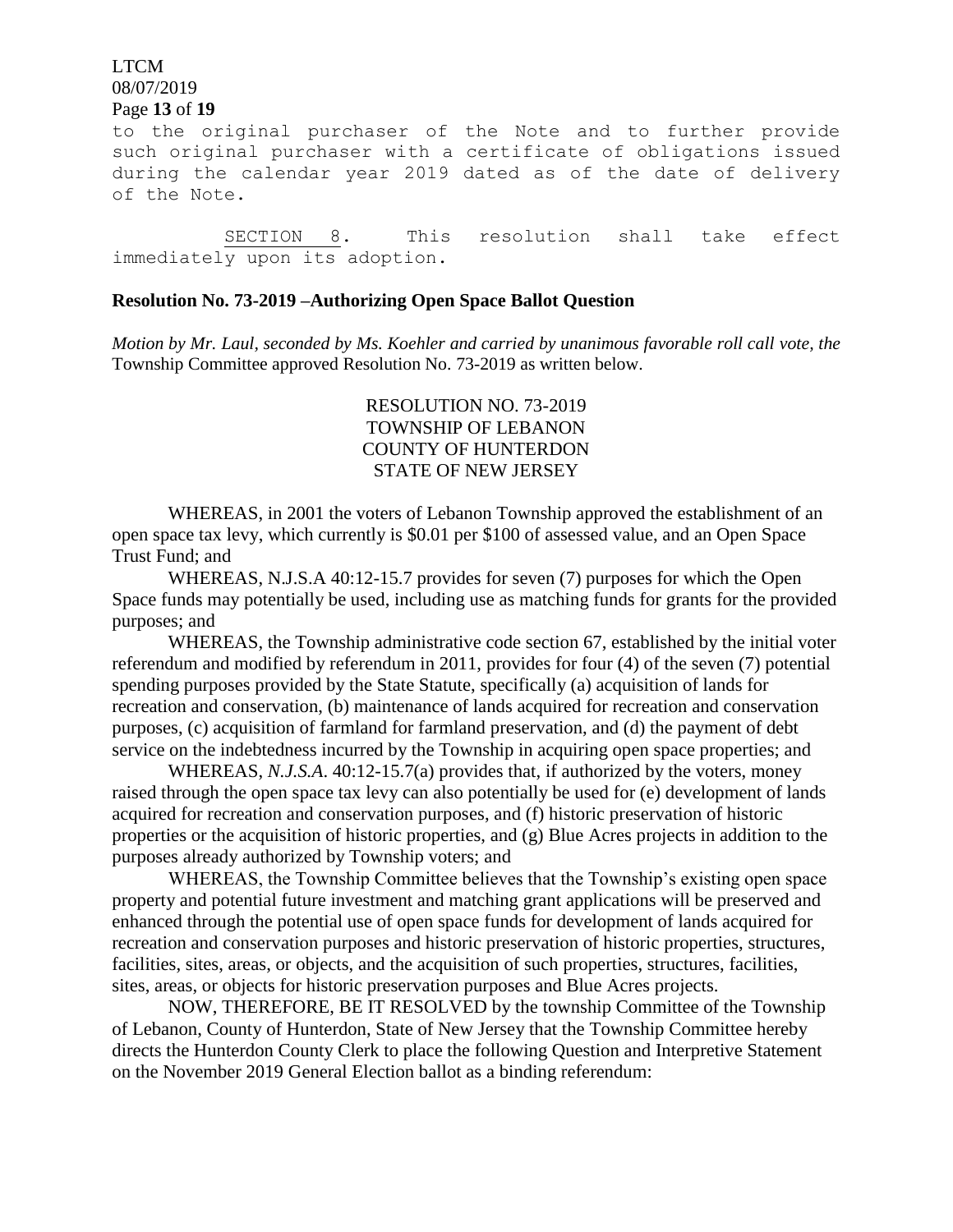LTCM 08/07/2019 Page **14** of **19**

> In addition to the currently approved uses of the Lebanon Township Open Space Tax Levy, which are:

(a) acquisition of lands for recreation and conservation purposes;

(b) maintenance of lands acquired for recreation and conservation purposes;

(c) acquisition of farmland for farmland preservation purposes;

(d) payment of debt service on indebtedness issued or incurred by a municipality for any of the purposes set forth in subparagraph (a), (b), or (c), of this paragraph; Shall Lebanon Township be authorized to use the Lebanon Township Open Space Tax Levy for the following purposes:

(e) development of lands acquired for recreation and conservation purposes;

(f) historic preservation of historic properties, structures, facilities, sites, areas, or objects, and the acquisition of such properties, structures, facilities, sites, areas, or objects for historic preservation; or

(g) Blue Acres projects

and payment of debt service on indebtedness issued or incurred by a municipality for any of the purposes set forth in subparagraph (e), (f), or (g) of this paragraph.

YES.  $NO$ 

Interpretive Statement:

The purpose of this referendum is to determine whether or not the Municipal Open Space Tax and Trust Fund may be used for all seven (7) purposes allowed by New Jersey State Statute. The Municipal Code currently authorizes use for four (4) of the seven (7) allowed purposes listed as  $(a) - (d)$  above, and the additional purposes to be added by this referendum are listed above as (e) development of open space lands for recreation, (f) historic preservation, and (g) Blue Acres projects as well as payment of debt service for the additional purposes  $(e) - (g)$ . This referendum does not change the amount of Open Space Tax to be collected by the Township. August 7, 2019

## **Resolution No. 74-2019 - Non-Binding Referendum for 11/5/19 Ballot Create, Staff and Fund Position of Township Administrator**

Ms. Koehler said that she would like to give the people a voice in the hiring of an Administrator through a Referendum. Discussion was held.

*Motion by Ms. Koehler, seconded by Mr. Wunder and carried by favorable roll call vote, the Township* Committee amended the three following points in the Interpretive Statement: "intends to create", changed to "has created", the "3-year period" is to be amended to read "40 months" and the estimated cost of "\$68,000" is amended to "\$75,000".

*Ms. Koehler moved, Mr. Wunder seconded motion to adopt Resolution No. 74-2019 as written below*. AYES: Wunder, Koehler NAYS: Laul, Schmidt, McKee Motion failed.

## **TOWNSHIP OF LEBANON COUNTY OF HUNTERDON STATE OF NEW JERSEY**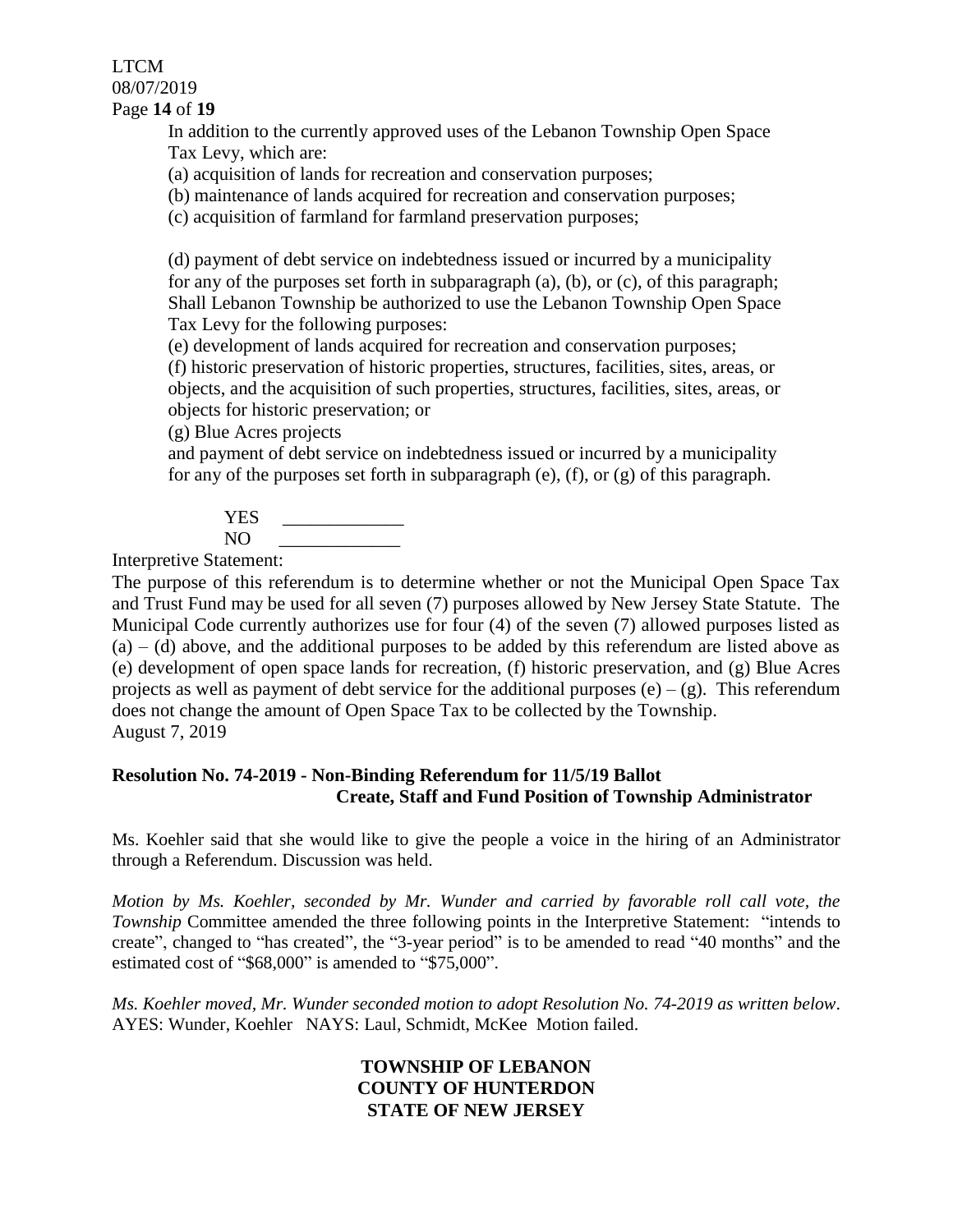## **RESOLUTION NO. 74-2019 RESOLUTION FOR NON-BINDING REFERENDUM ON THE NOVEMBER 5TH 2019 BALLOT: CREATING, STAFFING AND FUNDING THE POSITION OF ADMINISTRATOR OF THE TOWNSHIP OF LEBANON**

WHEREAS, throughout New Jersey the responsibilities and operations of local government have grown in complexity due not only to the increasing density of development in the State but also due to the ever-increasing rules and regulations set forth by various state and federal agencies; and

WHEREAS, in order to provide assistance to elected officials in ensuring the proper administration of the affairs of the municipality as well as providing for the efficient and effective administration and management of the resources of the municipal organization; and WHEREAS, pursuant to N.J.S.A. 40A:9-136, et. seq., the governing body of any municipality by ordinance, may create the office of municipal administrator and delegate to the holder of the position of municipal administrator all or a portion of the executive responsibilities of the municipality; and

WHEREAS, shared services agreements between municipalities, where appropriate are encouraged for their cost-effectiveness; and

WHEREAS, the Lebanon Township Committee is considering creating the position of Township Administrator and staffing the position through a shared services agreement with the Township of Tewksbury, and to assign to the Township Administrator position those duties, responsibilities and authority that are necessary to accomplish the proper administration of the affairs of the municipality; and

WHEREAS, the amount of hours and the total compensation including salary, benefits and expense reimbursements for the Administrator for the Township of Lebanon and the Township of Tewksbury will be established by, and equally shared between both municipalities, with the understanding that the proportion of hours spent between the two municipalities may vary from time to time, but will average out equally in general, for the term of the agreement; and WHEREAS, the Township Administrator shall serve at the pleasure of the Township Committee in compliance with the conditions of the three year term of the shared services agreement, and the Township Administrator will be subject to periodic review and evaluation of performance; and

WHEREAS, the Township Committee of the Township of Lebanon is seeking voter input for consideration in its decision to appoint a Township Administrator through a shared services agreement with the Township of Tewksbury and that the input for this initiative is by way of a non-binding referendum on the November  $5<sup>th</sup>$  2019 ballot.

NOW, THEREFORE LET IT BE RESOLVED that the following public question and interpretive statement shall appear on the November  $5<sup>th</sup>$  2019 ballot:

## PUBLIC QUESTION #1 – NON-BINDING REFERENDUM TO CREATE, STAFF AND FUND THE POSITION OF TOWNSHIP ADMINISTRATOR OF THE TOWNSHIP OF LEBANON

Do you approve of the creation, staffing and funding of the Office of Township Administrator? Yes No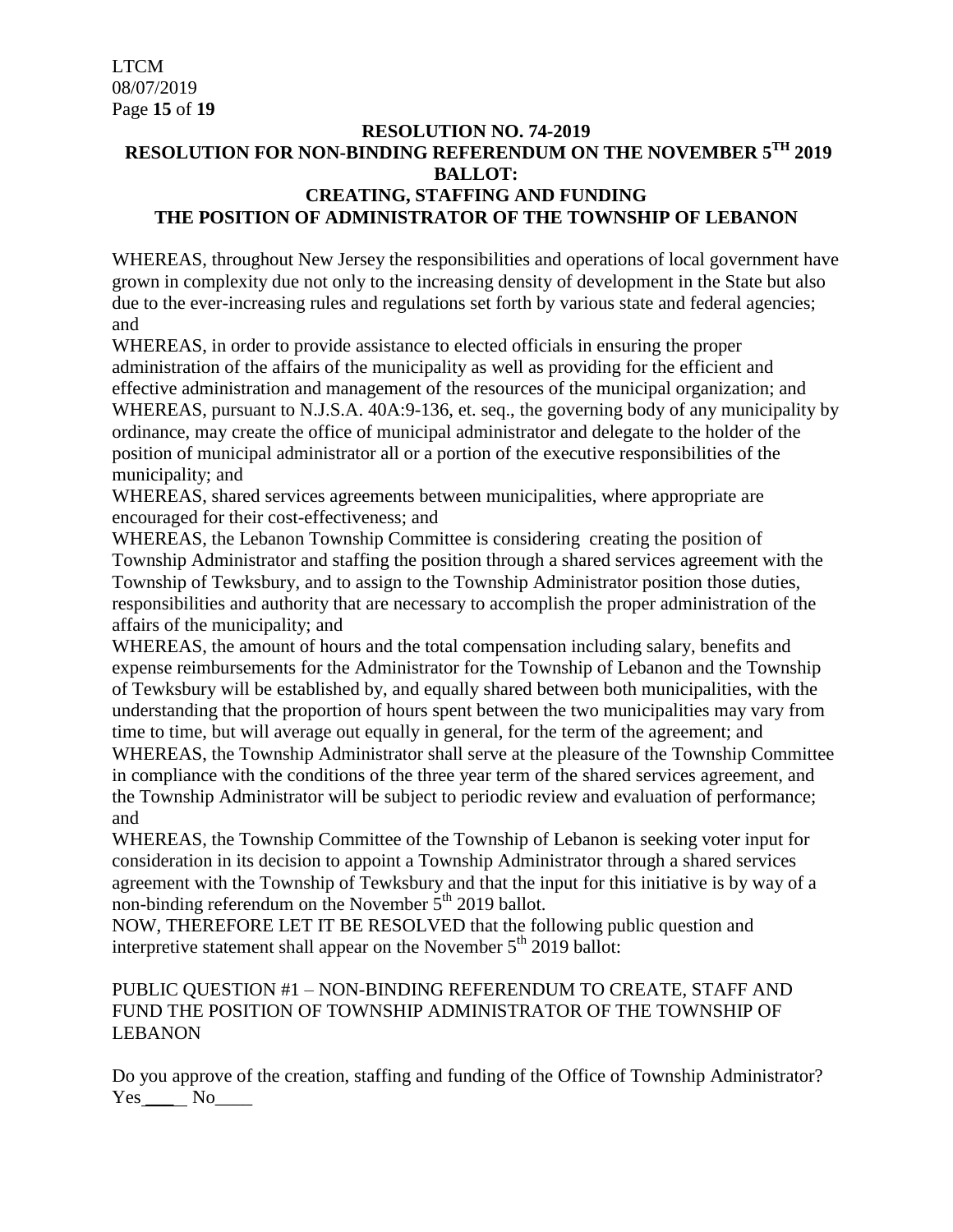LTCM 08/07/2019 Page **16** of **19**

### INTERPRETIVE STATEMENT

The position of Township Administrator has not existed in the Township of Lebanon, but NJ state statute gives the Township Committee the option of creating the position. The Lebanon Township Committee has created the position of Administrator and intends to staff the position through a 40-month shared services agreement with the Township of Tewksbury. Both

municipalities will have an equal say in the selection of the candidate for the position and will share equally in the hours, compensation and reimbursements of the Administrator. The Administrator would provide assistance to elected officials in ensuring the proper administration of the affairs of the municipality as well as providing for the efficient and effective administration and management of the resources of the municipal organization. Specific duties and responsibilities of the office of the Administrator can be found in Lebanon Township Ordinance 2019-06. The annual cost to Lebanon Township for the shared Administrator is anticipated not to exceed \$75,000 in year one of a three-year term.

## **Resolution No. 75-2019 – Entering into a Shared Services Agreement with Tewksbury Twp. for Business Administrator**

Ms. Koehler raised questions and concerns regarding the Shared Services Agreement. Discussion was held.

*Motion by Mr. Laul, seconded by Ms. Koehler and carried by unanimous favorable roll call vote, the*  Township Committee approved a modification, at the bottom of page three to read; "services will cost each party \$75,000". AYES: Laul, McKee, Schmidt NAYS: Wunder, Koehler

*Motion by Mr. Laul, seconded by Mr. McKee and carried by favorable roll call vote, the Township* Committee approved Resolution No. 75-2019, as written below. AYES: Laul, McKee, Schmidt NAYS: Wunder, Koehler

## TOWNSHIP OF LEBANON HUNTERDON COUNTY, NEW JERSEY RESOLUTION NO. 75-2019 RESOLUTION OF THE TOWNSHIP OF LEBANON, COUNTY OF HUNTERDON, STATE OF NEW JERSEY, AUTHORIZING THE EXECUTION OF A SHARED SERVICES AGREEMENT BETWEEN THE TOWNSHIP OF TEWKSBURY AND THE TOWNSHIP OF LEBANON, COUNTY OF HUNTERDON, STATE OF NEW JERSEY PURSUANT TO N.J.S.A. 40A:65-1, et seq.

WHEREAS, pursuant to N.J.S.A. 40A:9-136, the Township is permitted to have a Business Administrator, but that same may be provided by an Agreement with another municipality; and

WHEREAS, the Township of Tewksbury has agreed to furnish the services of its Business Administrator pursuant to N.J.S.A. 40A:65-1, et seq.; and

WHEREAS, the Township has agreed to enter into a Shared Services Agreement with Tewksbury Township for the hiring of a Business Administrator; and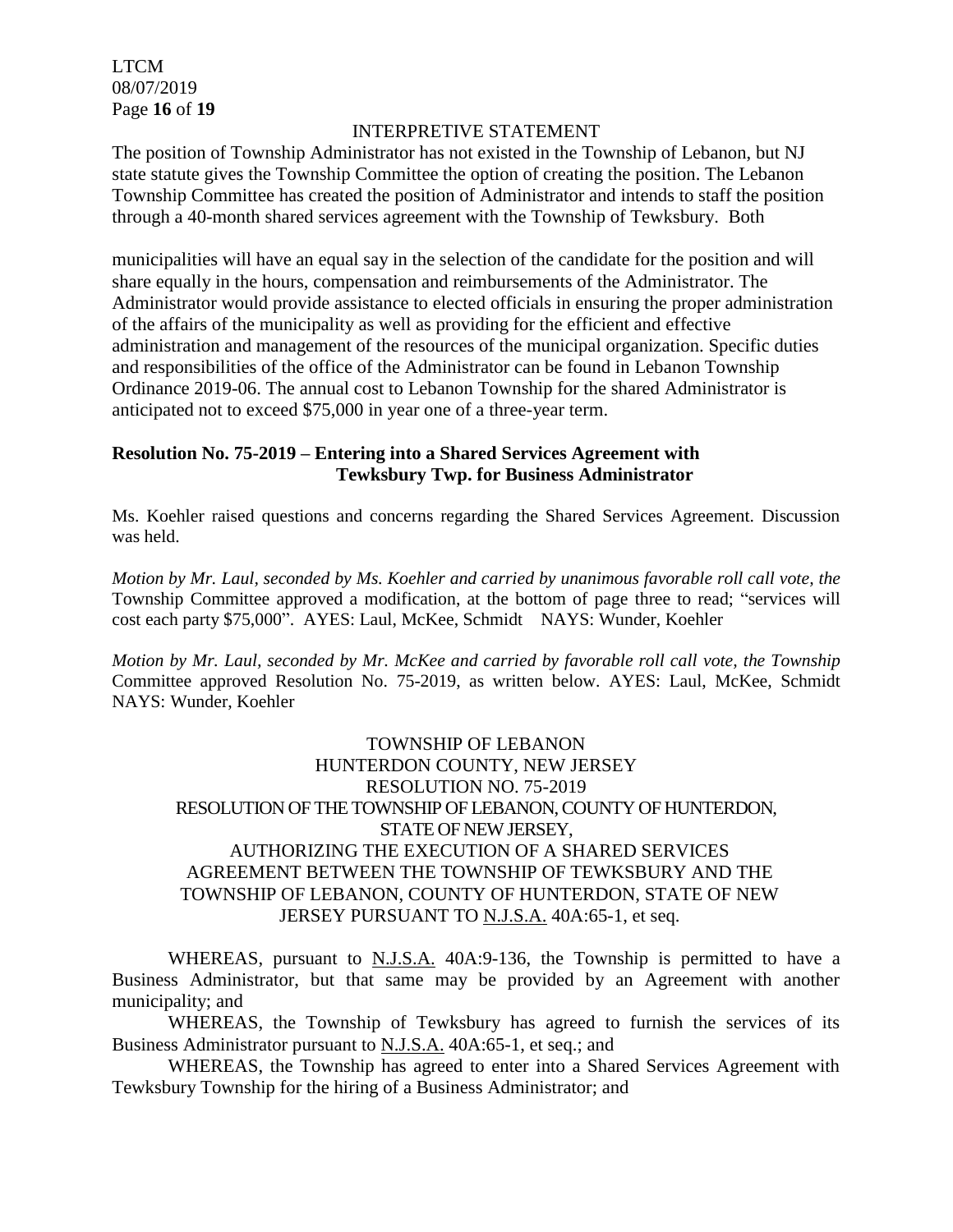LTCM 08/07/2019 Page **17** of **19**

NOW, THEREFORE, BE IT RESOLVED, by the Mayor and Committee of the Township of Lebanon, in the County of Hunterdon, that the Township of Lebanon hereby authorizes Tewksbury Township to provide the services of a Business Administrator as set forth in the Shared Services Agreement (Attached hereto as Exhibit A); and,

IT IS FURTHER RESOLVED, that the Mayor and the Clerk are authorized to sign the Shared Services Agreement.

### **OLD BUSINESS**

#### **Humanities Incubation Grant – Matching Funds – In-Kind Services**

Mayor Schmidt stated that the Committee had approved an application for the Humanities Incubation Grant. In between the time of application and the grant deadline, a \$5000 match of \$2500 in cash and \$2500 in-kind services was inserted in the grant application. The match was not approved by the Township Committee so the Committee now needs to decide if they would like to match the \$5000.

*Motion by Mr. McKee seconded by Mr. Laul and carried by unanimous favorable roll call vote, the* Township Committee approved moving forward with the Humanities Incubation Grant with in-kind services only, at \$2500.

#### **Schedule Special Meeting with Executive Session – 08/21/2019 - 6:00 p.m.**

*Motion by Mr. McKee, seconded by Mr. Laul and carried by unanimous favorable roll call vote, the* Township Committee approved the scheduling of a Special Meeting to be held on 8/21/2019 at 6:00 p.m. The subject matter is Pending or Possible Litigation and Attorney Client Privilege.

#### **EMS Certification**

Mayor Schmidt stated that the Fire Department has hired per diem EMS personnel. The Fire Department has been handling all EMS calls since July 1, 2019 when the contract with High Bridge expired. The Fire Department was waiting for final certification of the ambulances which they finally received approximately10 days ago. The EMS has done a great job and are now operating and billing for the services they provide.

#### **Josh Rich- Old Red School House**

Mr. McKee stated that Josh Rich has started to repair the Old Red School House on East Hill Road. Mr. McKee said that it is wonderful to have Josh in the Community.

#### **NEW BUSINESS**

#### **Shared Services Agreement with NHVRHS District/School Resource Officer**

*Motion by Mr. Laul, seconded by Mr. Wunder and carried by unanimous favorable roll call vote, the* Township Committee approved the Shared Services Agreement with the NHVRHS for a Resource Officer and authorized the Mayor to sign.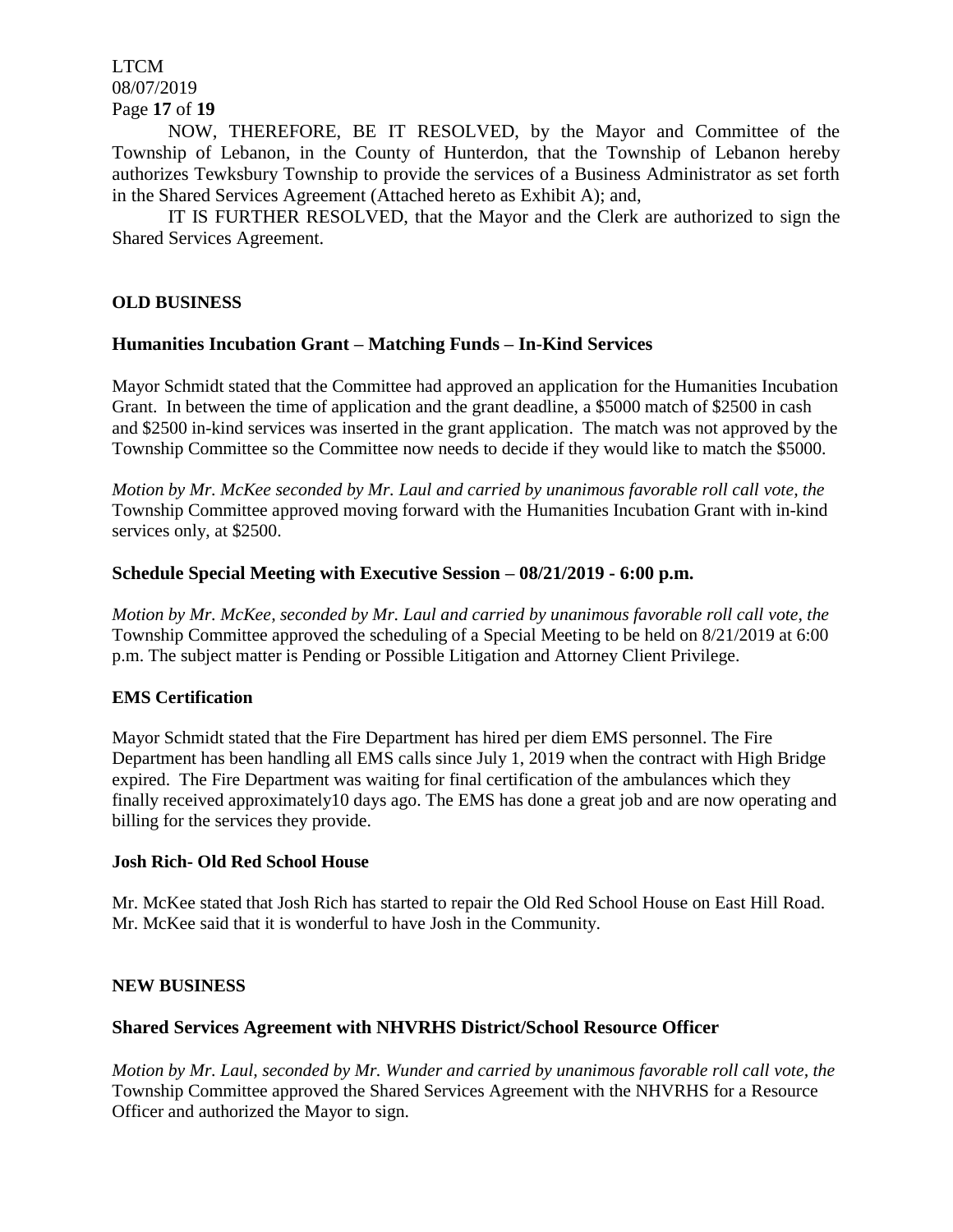LTCM 08/07/2019 Page **18** of **19**

## **Municipal Housing Liaison – Rehabilitation Application**

The Committee and public were informed that a Rehabilitation Application is being processed, but no action is required at this time.

### **Request to Hunterdon County for Placement of Gates on Hollow Brook Road**

Ms. Koehler stated that she, the Mayor, and the DPW Manager went to view the dirt section of Hollow Brook Road. The DPW Manager has requested that gates be placed at both ends of the dirt section, to be closed by the DPW or Police, during a bad weather event or a downed tree.

*Motion by Mr. Laul, seconded by Ms. Koehler and carried by unanimous favorable roll call vote, the* Township Committee authorized the letter drafted by Ms. Koehler to be sent to the County regarding the placement of Gates on Hollow Brook Road.

## **LT Park Committee Request to Land State Police Helicopter in the Park - 09/28/2019**

*Motion by Mr. Laul, seconded by Mr. Wunder and carried by unanimous favorable roll call vote, the* Township Committee approved the request of the Park Committee to land the State Police helicopter in the Park for the Fall Fest, 9/28/2019.

### **Catering Permit – Summerlands Inc – Event Date - September 1, 2019- Born to Run Farm**

*Motion by Mr. Wunder, seconded by Mr. Laul, and carried by unanimous favorable roll call vote, the* Township Committee approved a Catering Permit for Summerlands, Inc., for an event to be held on September 1, 2019 at the Born to Run Farm, contingent upon the Police Chief's approval.

### **PRESENTATION OF VOUCHERS**

Committee Members provided a description of vouchers exceeding \$1000.00.

*Motion by Ms. Koehler, seconded by Mr. McKee and carried by unanimous favorable roll call vote,*  the Township Committee approved the August 7, 2019 bill list, in the amount of \$925,743.76.

### **CORRESPONDENCE**

- a. Animal Control Officer July 2019 Report
- b. Upcoming Events at the Museum
- c. Curators Report

### **PUBLIC COMMENTS**